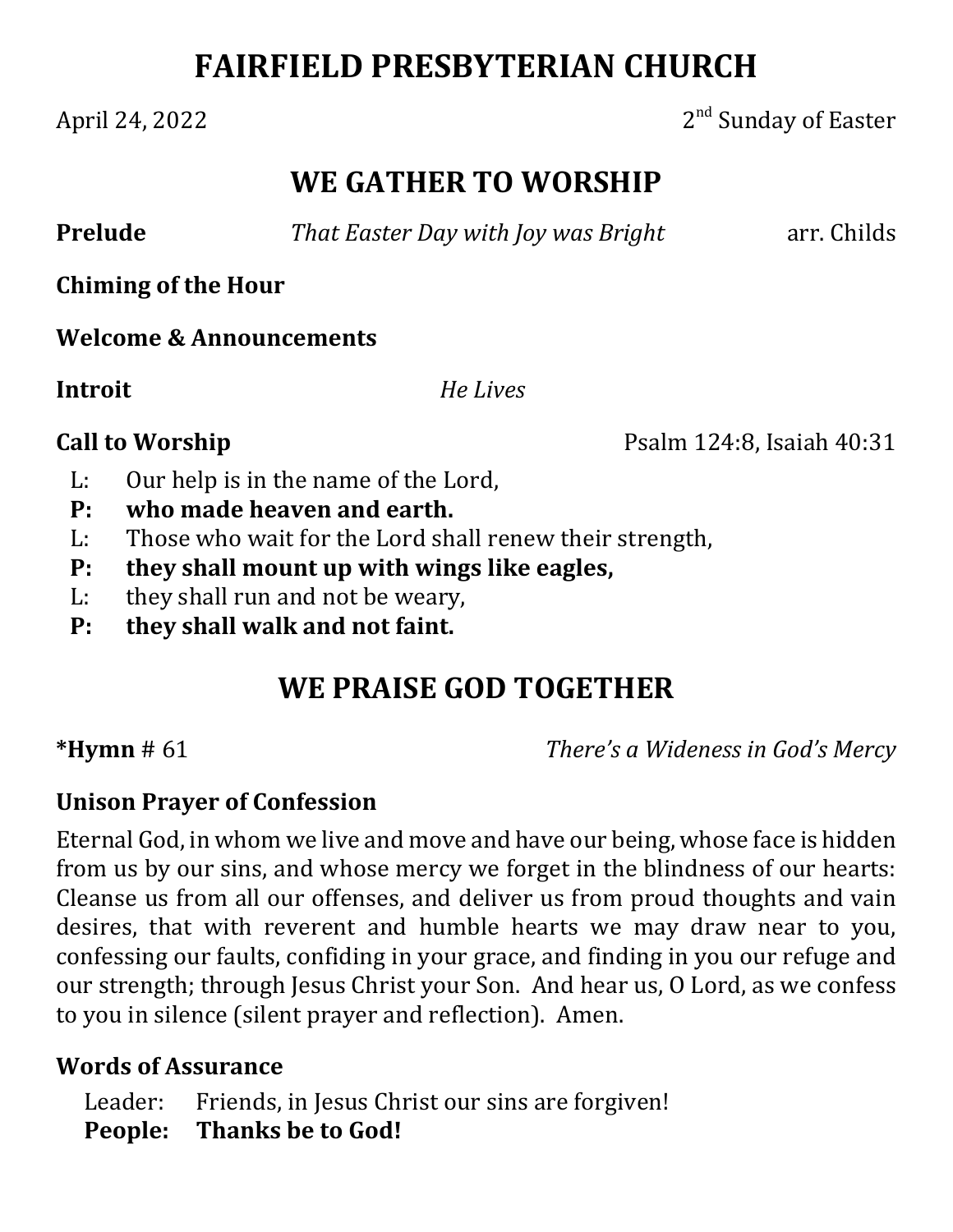**Gloria Patri** #733 *Glory Be to the Father*

**Psalter Reading** Psalm 86: 1-7, 11-13, 15-16

L: Bow down your ear, O Lord, and answer me, for I am poor and in misery.

#### **P:** Keep watch over my life, for I am faithful; **save your servant who trusts in you.**

L: Be merciful to me, O Lord, for you are my God; I call upon you all the day long.

#### **P: Gladden the soul of your servant, for to you, O Lord, I lift up my soul.**

L: For you, O Lord, are good and forgiving, and abundant in mercy toward all who call upon you.

#### **P: Give ear, O Lord, to my prayer, and attend to the voice of my supplications.**

L: In the time of my trouble I will call upon you, for you will answer me.

#### **P: Teach me your way, O Lord, and I will walk in your truth; give me an undivided heart to revere your name.**

L: I will thank you, O Lord my God, with all my heart, and glorify your name forevermore.

#### **P: For great is your love toward me; you have delivered me from the pit of death.**

L: But you, O Lord, are gracious and full of compassion, slow to anger, and full of kindness and truth.

#### **P:** Turn to me and have mercy on me; **give your strength to your servant, and save the child of your handmaid.**

#### **Pastoral Prayer and The Lord's Prayer**

**Anthem**  *His Eye is on the Sparrow* Donna Horn, soloist